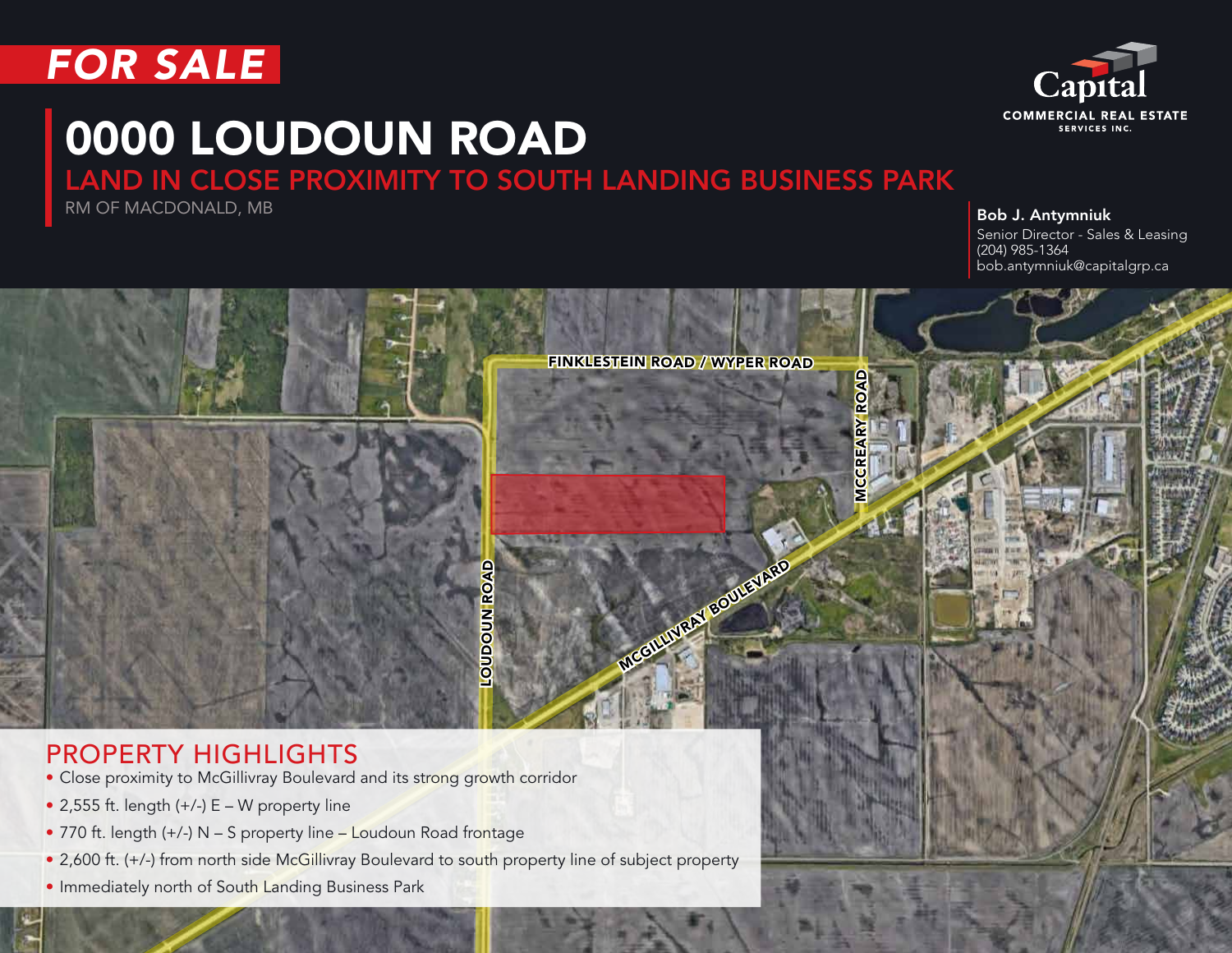

#### PROPERTY DETAILS

| <b>SALE PRICE</b>        | \$75,000.00/acre                                                                                                                                    |
|--------------------------|-----------------------------------------------------------------------------------------------------------------------------------------------------|
| LAND AREA $(+/-)$        | 45.18 acres as per RM of Macdonald tax demand                                                                                                       |
| <b>ZONING</b>            | "AR"; contained within RM of Macdonald "EC" light<br>industrial development policy area                                                             |
| <b>SERVICES</b>          | Not serviced; access to services, including low pressure<br>sewer and water to be verified with RM of Macdonald                                     |
| <b>LEGAL DESCRIPTION</b> | LOT 3 PLAN 10793 WITO IN FAC SECTION 3 AND<br>10-10-2 EPM INCLUDING PART OF THE CLOSED<br>GOVERNMENT ROAD ALLOWANCE BETWEEN SAID<br><b>SECTIONS</b> |
| <b>TITLE NUMBER</b>      | 2748952 / 1                                                                                                                                         |
| <b>TAX ROLL NUMBER</b>   | 0087030.000; RM of Macdonald                                                                                                                        |
|                          |                                                                                                                                                     |

TAXES \$934.06 (2021)

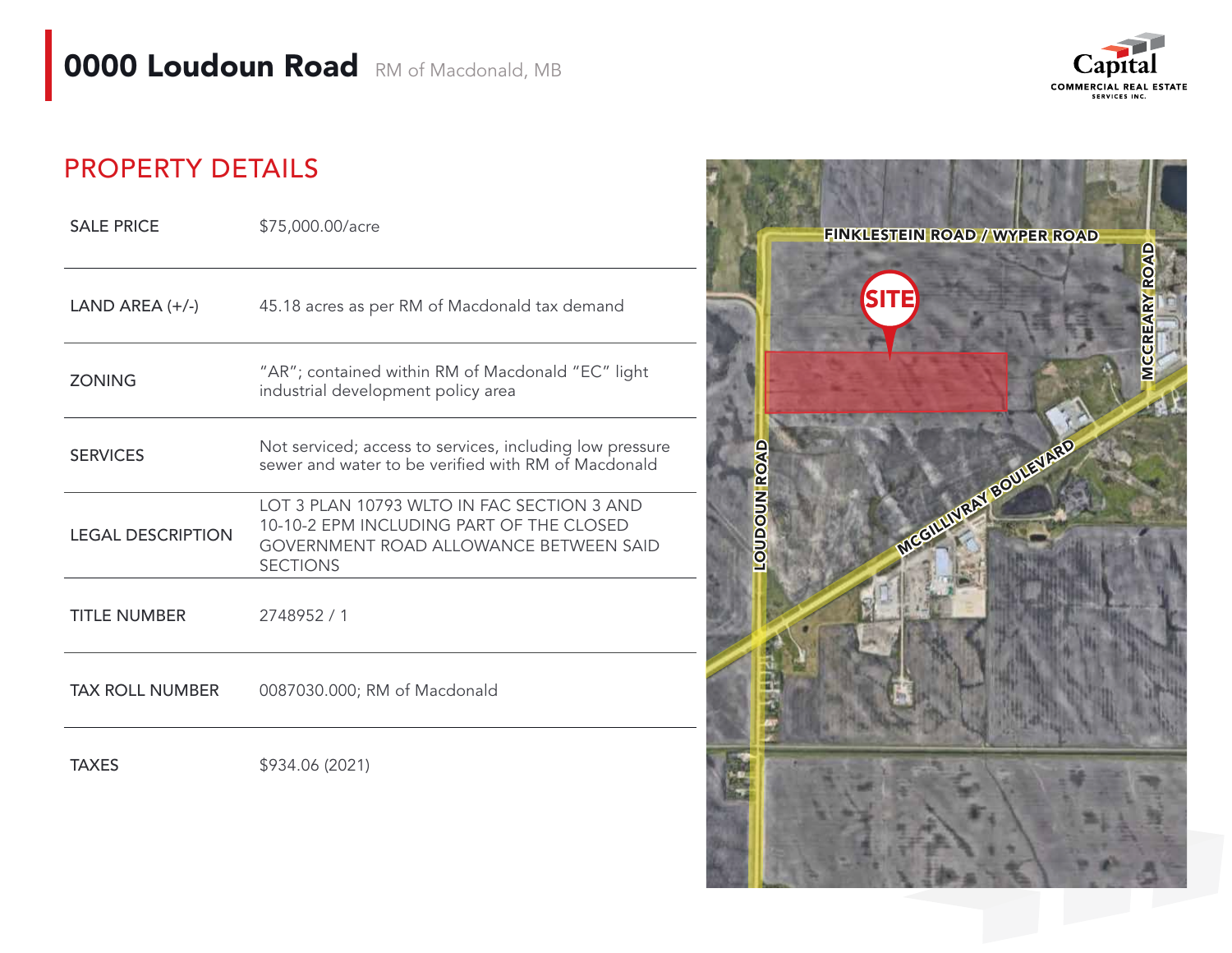## **0000 Loudoun Road** RM of Macdonald, MB